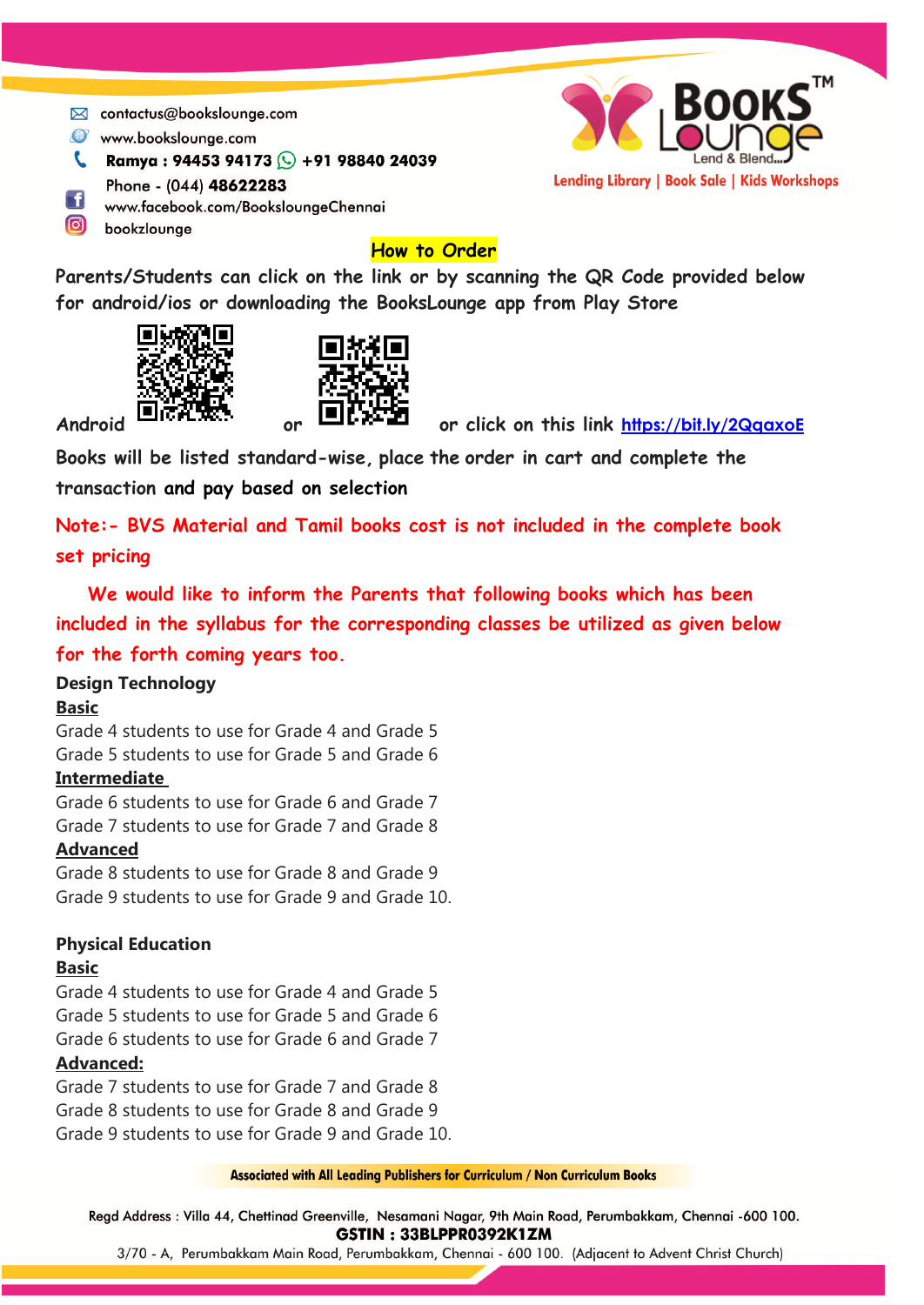- $\boxtimes$  contactus@bookslounge.com
- www.bookslounge.com
- **C** Ramya: 94453 94173 **C** +91 98840 24039
- Phone (044) 48622283 F f
- www.facebook.com/BooksloungeChennai
- $\bigcirc$ bookzlounge



Lending Library | Book Sale | Kids Workshops

**Home delivery option available –Delivery Charge is applicable on pincode basis for** 

| <b>Placess</b>          | Delivery charge in Rs. |
|-------------------------|------------------------|
| Perumbakkam, Medavakkam | 50                     |
| Sholinganallur          | 70                     |
| Pallikaranai            | 70                     |
| Okkiyam, Thoraipakkam   | 80                     |
| Velachery               | 90                     |
| Perungudi               | 80                     |
| Bollineni, Gandhinagar  | 50                     |
| DLF                     | 60                     |
| Egatur, Thalambur       | 90                     |
| Padur, Siruseri         | 90                     |
| ECR, Muttukadu          |                        |

**every order.**

**Same Day Home Delivery will be done if the order is placed before 1 p.m. of that particular day**

**Courier option is available (DTDC – delivery partner)- within state- Rs.65/Kg** 

 **Other states – Rs. 135/kg.** 

**Request parents to check the nearest available DTDC (for outisde Tamil Nadu State)**

**Delay in courier at this pandemic situation will not be taken care by us. We will share the tracking number.** 

**BooksLounge will not bear the charge if there is any delay** 

**Once the courier charge is remitted ,the shipment will be made.**

**Associated with All Leading Publishers for Curriculum / Non Curriculum Books** 

Regd Address : Villa 44, Chettinad Greenville, Nesamani Nagar, 9th Main Road, Perumbakkam, Chennai -600 100. GSTIN: 33BLPPR0392K1ZM

3/70 - A, Perumbakkam Main Road, Perumbakkam, Chennai - 600 100. (Adjacent to Advent Christ Church)